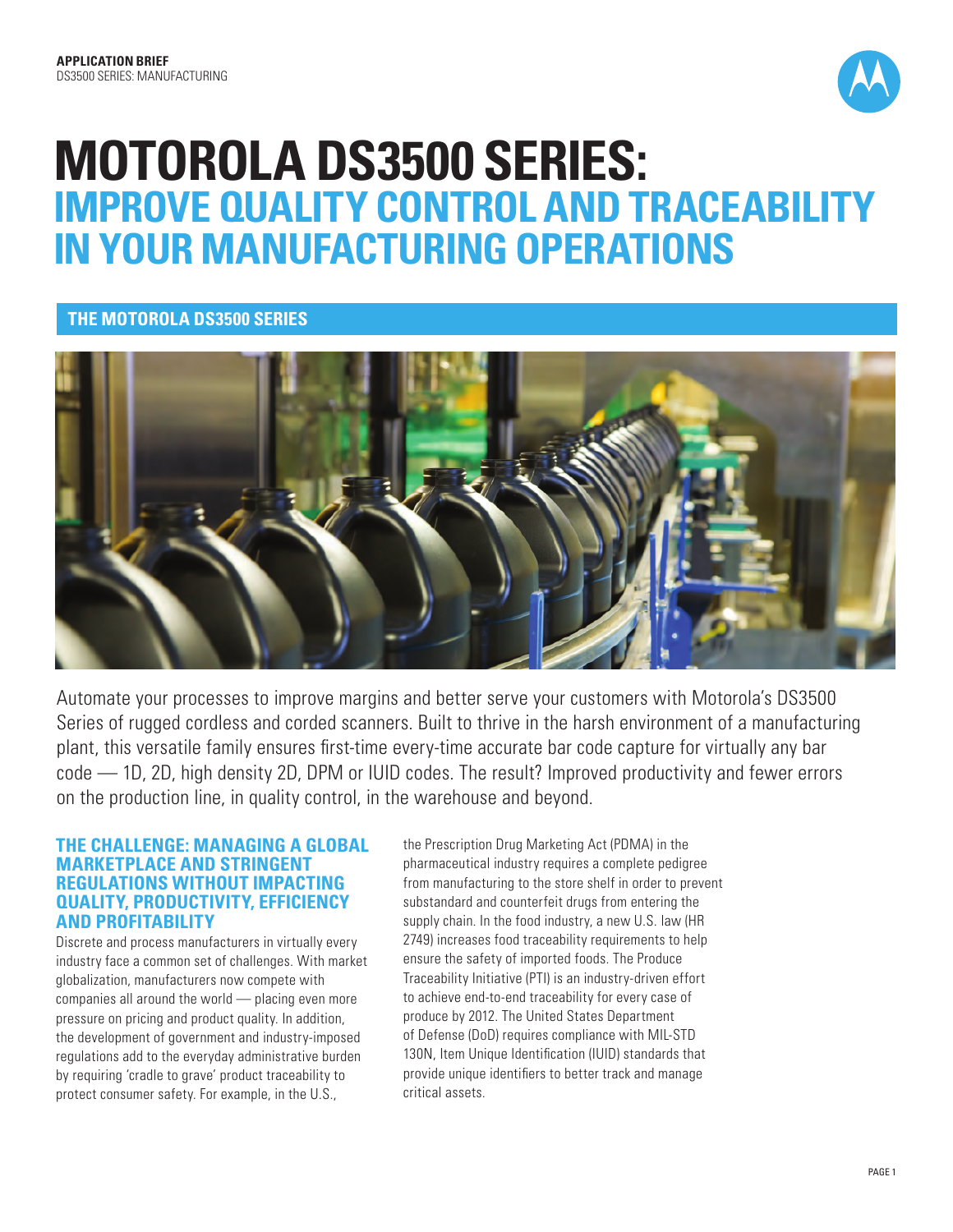To remain competitive in this environment, manufacturers need to cut cost, time and errors out of the end-to-end production cycle, yet still retain product quality and compliance with government and industry regulations. However, manual procedures that require information to be captured first on paper and then entered into the computer actually lengthen cycle times and increase the opportunity for data entry errors. Mistakes can occur anywhere along the way: when information is initially written on a form; transposed incorrectly due to handwriting legibility issues; or keyed into the computer. In addition, the lag time between when information is captured and when it is available in your system provides more opportunity for error. For example, the use of a wrong part on the production line may not be visible for a full day, rippling into the high cost of re-work.

In addition, many of these new regulations involve the storage of a large volume of data, such as lot numbers and expiration dates, and require the use of 2D bar codes. Manufacturers with 1D bar coding solutions in place today may find themselves needing to migrate to 2D bar codes, which often entails upgrading from laser to digital imaging scanners.

## **THE SOLUTION: HIGH PERFORMANCE scanning of any bar code, right at the point of wor k**

Motorola's flexible DS3500 Series of rugged handheld 2D imaging scanners helps organizations address these issues by automating practically any paper-based data capture system. Both the DS3508 corded and DS3578 cordless models can read virtually any type of bar code, enabling the integration of whatever symbologies are required — including 1D, 2D and IUID bar codes as well as Direct Part Marks (DPMs). With built-in support for Item Unique Identification (IUID), the DS3500 Series can validate, read, separate and transmit the right information for seamless integration with your application. Our advanced EZ-DPM software allows the easy capture of virtually any type of DPM code on any surface, including dot peen, laser etch, chemical etch, inkjet, mold, cast and thermal spray marks on metal, rubber, plastic or glass. You can even capture the most challenging marks, including very low contrast marks on black plastic, 'noisy' marks on cast surfaces and marks on corroded steel and cast iron pipes that have been in the field for years. And with FIPS 140-2 validation, government agencies and businesses alike can count on government grade security to protect the most sensitive data.

# **The benefits**

Now, information is automatically and accurately captured and transmitted instantly into the right backend system, streamlining every inch of the manufacturing plant — from the warehouse to the production line. Cycle times are dramatically reduced. Processes are error-proofed. And end-to-end traceability data is captured cost-effectively at every step in the production process. The result is an improvement in product quality, production velocity, delivery turnaround times, customer satisfaction — and profit margins.

# **The applications**

From the plant floor to the warehouse and the tool crib, the DS3500 Series enables:

- Real-time quality control, right on the production line
- Real-time track and trace for cost-effective 'cradle to grave' traceability
- Real-time error-proofing of the entire production process
- Real-time inventory management from the moment items are received to the shipping of finished goods
- Real-time parts and tools tracking

#### **Real -time quality control**

Regardless of whether you are manufacturing new products or providing repair services, the DS3500 Series helps control quality by ensuring that products enter and pass all quality checkpoints as well as process consistency. As a product reaches a checkpoint, a quick scan of the bar code can instantly capture the date and quality station that conducted the action. So whether it's a hydraulic pump that requires pressure testing, a cam shaft that needs a dimensional check or a programmable component that just received a software download, you can easily gather indisputable electronic documentation for each action.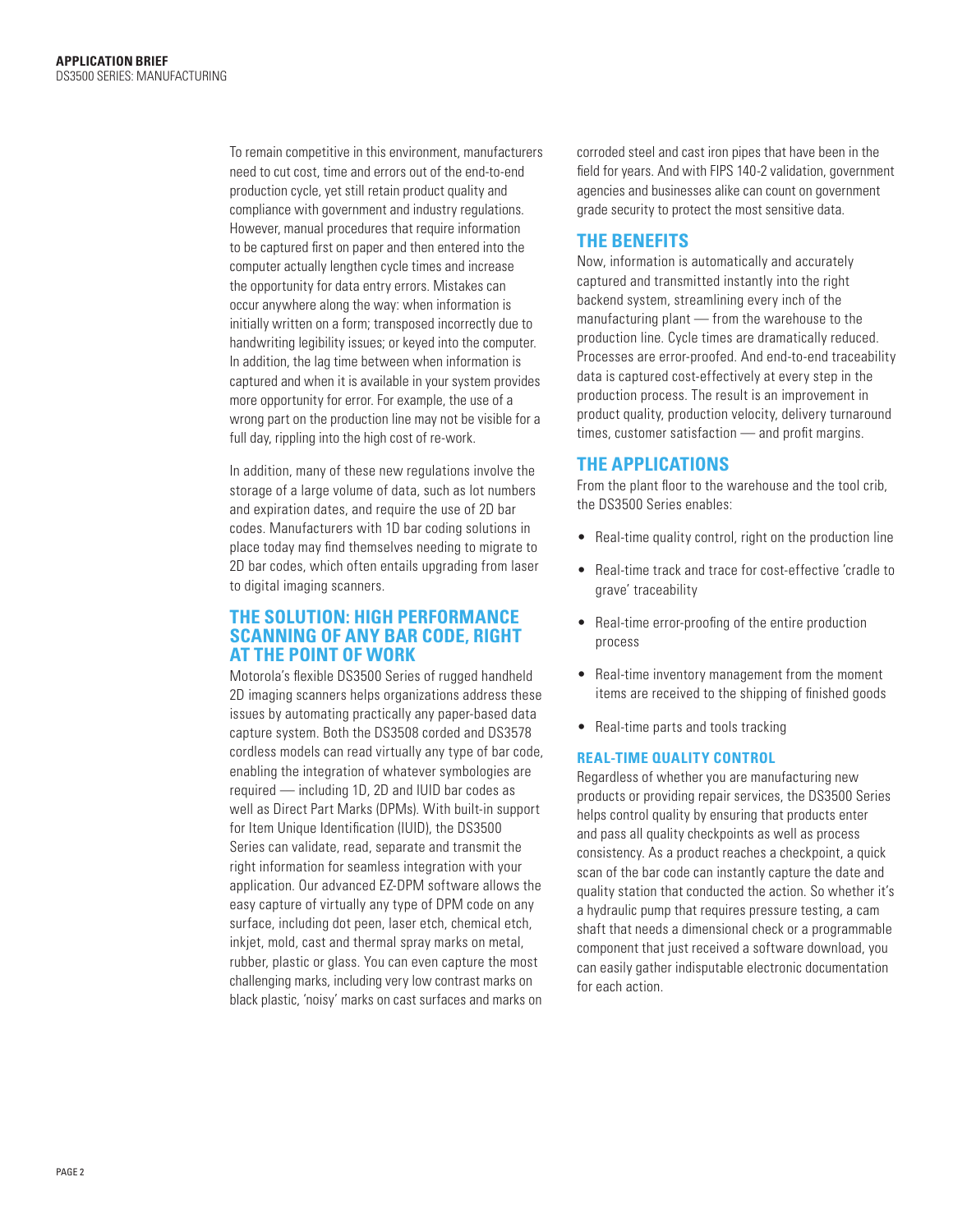

With the corded DS3508 tethered to a workstation, incoming shipments can be automatically reconciled and visible in inventory in seconds, without any processing of paperwork.



The cordless DS3578 offers wireless 'go anywhere' freedom, allowing workers to easily scan bar codes anywhere in your warehouse — including outdoors.

In addition, scanning can also provide direction and verify that all steps in a specific process were completed. The delivery of the most accurate information possible to those creating your products ensures the consistency of the process itself as well as increased accountability.

#### **Real -time trac k and trace**

Scanning raw materials and work-in-process (WIP) at every stage of production allows you to quickly and costeffectively collect the track and trace data that helps protect the lives of consumers and ensure compliance with a myriad of government and industry regulations. Process and discrete manufacturers alike can track the lot and batch numbers of ingredients and parts as they move through the production process and begin their journey through the distribution channel to the end customer — from flour used to make bread to the processor in a computer or the software that controls a vehicle transmission.

This real-time track and trace data results in very rapid, yet cost-effective recalls. Manufacturers can identify the location of all products that contain the tainted ingredients or faulty components — regardless of whether they are WIP on the production line, waiting to be shipped to a distributor, en-route to a distributor or customer, or already delivered to a customer. As a result, it not only takes less effort to execute a recall,

but all affected parties can be personally notified faster. The amount of product that must be recalled is limited to only product that is actually affected, eliminating the time, cost and lost revenue associated with removing uncompromised inventory from the supply chain. And the agility to respond rapidly protects consumer safety and helps minimize the impact on brand equity.

#### **Real -time error proofing**

Regardless of whether workers are handling individual parts or creating sub-assemblies, a quick scan verifies that the right part is about to be used at every assembly station. You can cost-effectively compile a complete product history detailing every utilized part and the identity of the specific assemblers, for proof positive that products were built properly. Production flexibility increases since multiple products can be reliably produced on one assembly line. And you can enjoy major cost savings by eliminating:

- The high cost of re-work farther down the assembly line
- A dissatisfied customer who receives a defective product
- The negative brand impact caused by the delivery of less-than-perfect products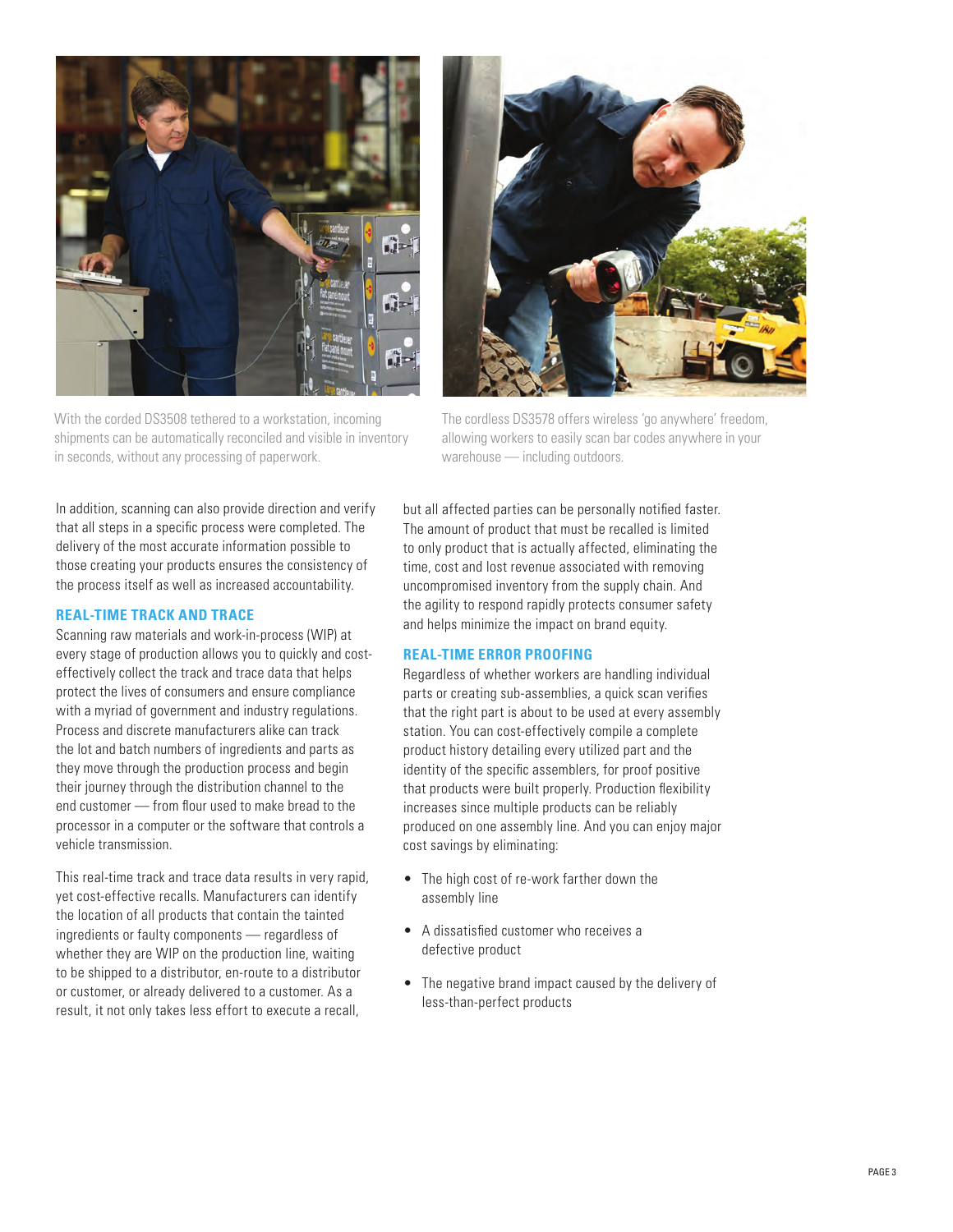#### **Real -time inventory management in the ware house**

The Bluetooth®-enabled DS3578 is ideal in the warehouse, providing cordless freedom and improving safety for workers who are managing inventory — from the receipt of raw goods to the shipping of finished product. The DS3578 models can be wirelessly connected to any standard Bluetooth-enabled device, so you can easily extend the benefits of automated bar code capture throughout the facility to streamline and error-proof inventory management activities. For example, the device can be wirelessly connected to Motorola's vehicle mounted mobile computers on forklifts and other material handling equipment, a PC via a dongle or directly to your back end systems via a Wi-Fi access point.

- **• Receiving***.* A quick scan instantly and automatically reconciles incoming shipments with orders. Any errors are immediately visible, minimizing crossdocking time. And when inventory is visible in the inventory system the moment it arrives, you can:
	- Protect against a false out of stock situation that could result in one of the most costly events in a manufacturing plant — the unplanned shut down of the production line
	- Enable quality engineers to instantly begin testing raw materials to minimize quarantine times and help keep the production line moving
- **• Put-away.** A scan of incoming shipments can display the exact put-away location and the fastest route to that location on the screen of a Motorola mobile computer, such as the VC5090. By scanning the shelf tag at the put-away location, workers are sure to place materials in the right location, each and every time.
- **• Replenishment.** When materials are needed on the production line, a scan of the bar code verifies that the forklift operator has selected the right items, preventing mistakes that could result in the costly production of unusable product.
- **• Picking.** When fulfilling orders, a scan of the bar code verifies that the item that is about to be selected is correct before it is picked, ensuring order accuracy.

**• Shipping.** Before a worker places a shipment in a truck for delivery, a scan of the boxes and pallets in an order provides a valuable double check that the right items are being shipped to the right person. Mis-ships are avoided, eliminating the high cost of retrieving and re-shipping the order, as well as missed delivery dates and disappointed customers.

#### **In the storeroom**

The DS3500 Series enables manufacturers to easily and cost-effectively track high value parts and tools throughout their lifecycle — as they are received, utilized and returned. With the resulting real-time parts inventory, you'll be able to re-order in a timely fashion, so parts are always on hand when needed. Accountability is improved, as a quick scan of the bar codes on both the employee badge and tool provides a record of who last checked out or returned a tool. The result? Fewer opportunities for loss and theft. And tools can be easily located, reducing buffer stock requirements, along with the costs to purchase and carry inventory.



The DS3500 Series delivers blazing performance on virtually any bar code — including 1D and 2D, DPM and IUID serialized bar codes; damaged and poor quality codes; and even codes buried under shrinkwrap. Designed for scanning in noisy manufacturing environments, the DS3500 Series provides three types of feedback to indicate a successful scan — visual, audio and tactile.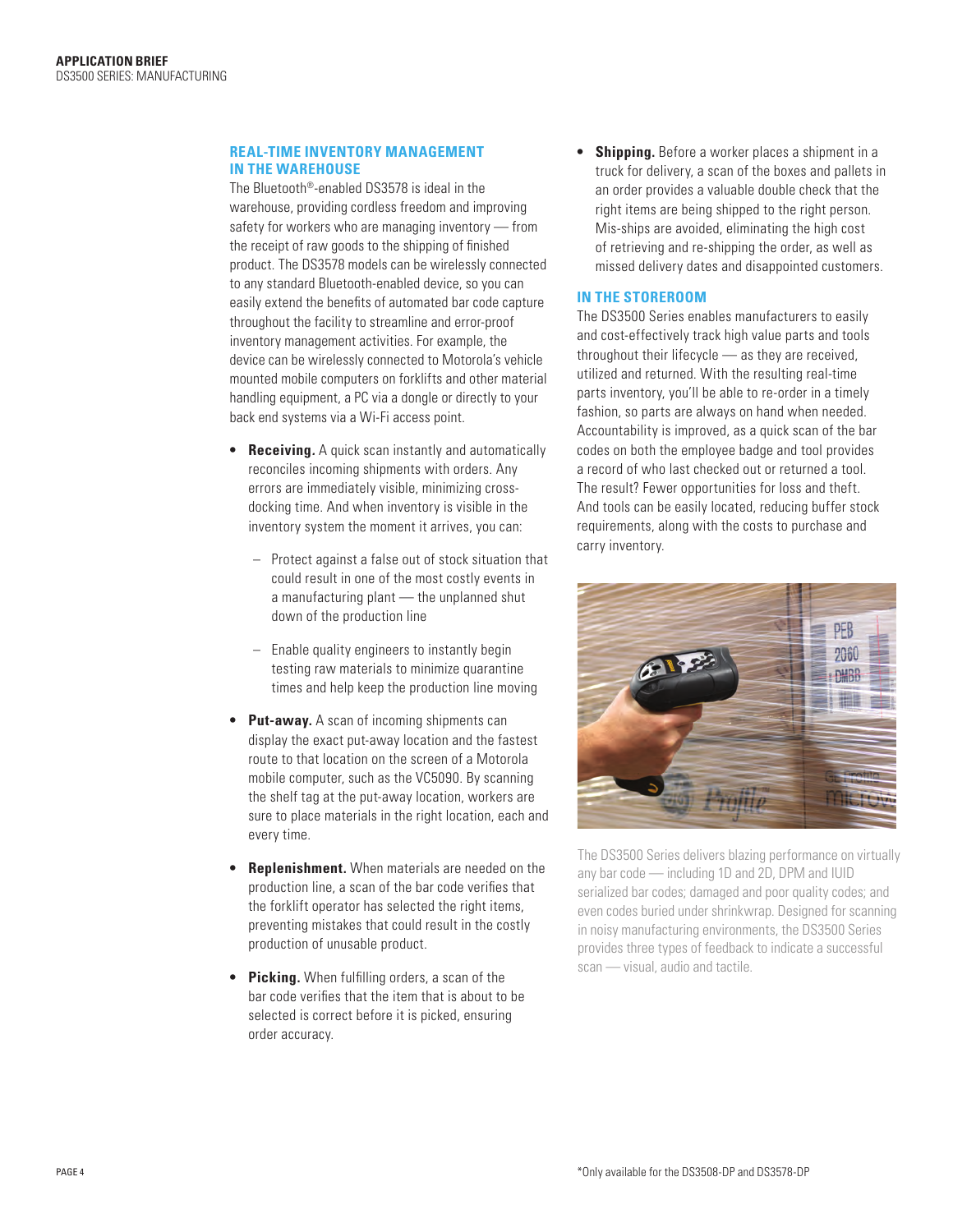# **The DS3500 Series : Capture every type of bar code wit h this single flexible scanner family**

The DS3500 family includes six models, allowing manufacturers to standardize on a single device type regardless of data capture needs, simplifying purchasing as well as everyday device management. The following chart provides an at-a-glance look at the functionality of the various models.

| <b>MODEL</b>     | <b>CORDED</b> | <b>CORDLESS</b> | <b>RUGGED</b> | 1D/2D     | <b>2D HIGH</b><br><b>DENSITY</b><br><b>CODES</b> | <b>IUID</b> | <b>DPM</b> | <b>IMAGE</b><br><b>CAPTURE</b> |
|------------------|---------------|-----------------|---------------|-----------|--------------------------------------------------|-------------|------------|--------------------------------|
| <b>DS3508-SR</b> |               |                 | ٠             | ٠         |                                                  |             |            |                                |
| <b>DS3508-HD</b> |               |                 |               | $\bullet$ | $\bullet$                                        |             |            |                                |
| <b>DS3508-DP</b> |               |                 | ٠             | $\bullet$ | $\bullet$                                        |             |            |                                |
| <b>DS3578-SR</b> |               |                 | $\bullet$     | $\bullet$ |                                                  |             |            |                                |
| <b>DS3578-HD</b> |               |                 | $\bullet$     | $\bullet$ | $\bullet$                                        |             |            |                                |
| <b>DS3578-DP</b> |               |                 |               | $\bullet$ |                                                  |             |            |                                |

# **The technology : the Motorola DS3500 Series**

Motorola's DS3500 Series of rugged handheld scanners are built to thrive in the harsh environment of a manufacturing plant. Workers get the performance they need to be as productive as possible, regardless of the task at hand. And the easy management and low cost application integration combine to deliver a low total cost of ownership (TCO).

#### **Superior scanning performance**

Your workers will experience blazing performance on virtually any bar code — including 1D and 2D, DPM and IUID serialized bar codes as well as damaged and poor quality codes. If you use Direct Part Marks, our advanced EZ-DPM software\* allows you to easily capture even the most challenging codes — such as low contrast codes on a black surface, codes on a cast surface, or even codes on corroded steel. Exceptional motion tolerance combines with omni-directional scanning, so workers simply point and scan — there is no need to pause between scans or align bar code and scanner. And since the plant floor is notoriously noisy, the DS3500 Series offers visual, audio and tactile feedback to indicate a successful scan. Two large LED's, a traditional 'beep tone' and a vibration in the handle all let workers know their scan was successful. The result? Peak productivity in your highest volume, scan intensive applications.

#### **Extraordinary rugged design**

With Motorola's maximum drop specification of 6.5 ft. (2 m) to concrete, you can count on reliable operation despite the inevitable drops and bumps. And IP65 sealing means there's no cause for alarm if the DS3500 is exposed to dust, grease and jetting water.

#### **PHOTOGRAPHIC INTELLIGENCE**

When you receive a damaged shipment, in seconds, workers can use the DS3500 to capture not only the bar code to reconcile the shipment, but also a photo to document the damage. The photo can instantly be transmitted to the right application, where it becomes part of the permanent order record and is easy to locate.

#### **Easy to manage**

Support for Motorola's 123Scan2 Configuration Utility and Remote Scanner Management (RSM) technology dramatically reduces the time, cost and logistical headaches associated with scanner configuration and management. Set up and customize your scanners with our complimentary utility, 123Scan2. This powerful PC-based software tool offers two patent-pending industry firsts:

- The ability to automatically detect and establish 2-way communication with your scanners, without scanning a bar code
- The ability to update firmware without losing scanner settings — or scanner connectivity

Once your scanners are deployed, RSM enables day-today remote, network-based device management from a central location.

#### **Easy application integration**

Built-in features allow enterprises and government agencies to manipulate and format the data properly before it is sent to the host application, eliminating the high cost of modifying existing applications. Robust Advanced Data Formatting (ADF) lets you easily add static and dynamic prefixes and suffixes — including dates as well as keystrokes such as 'tab' or 'enter'.



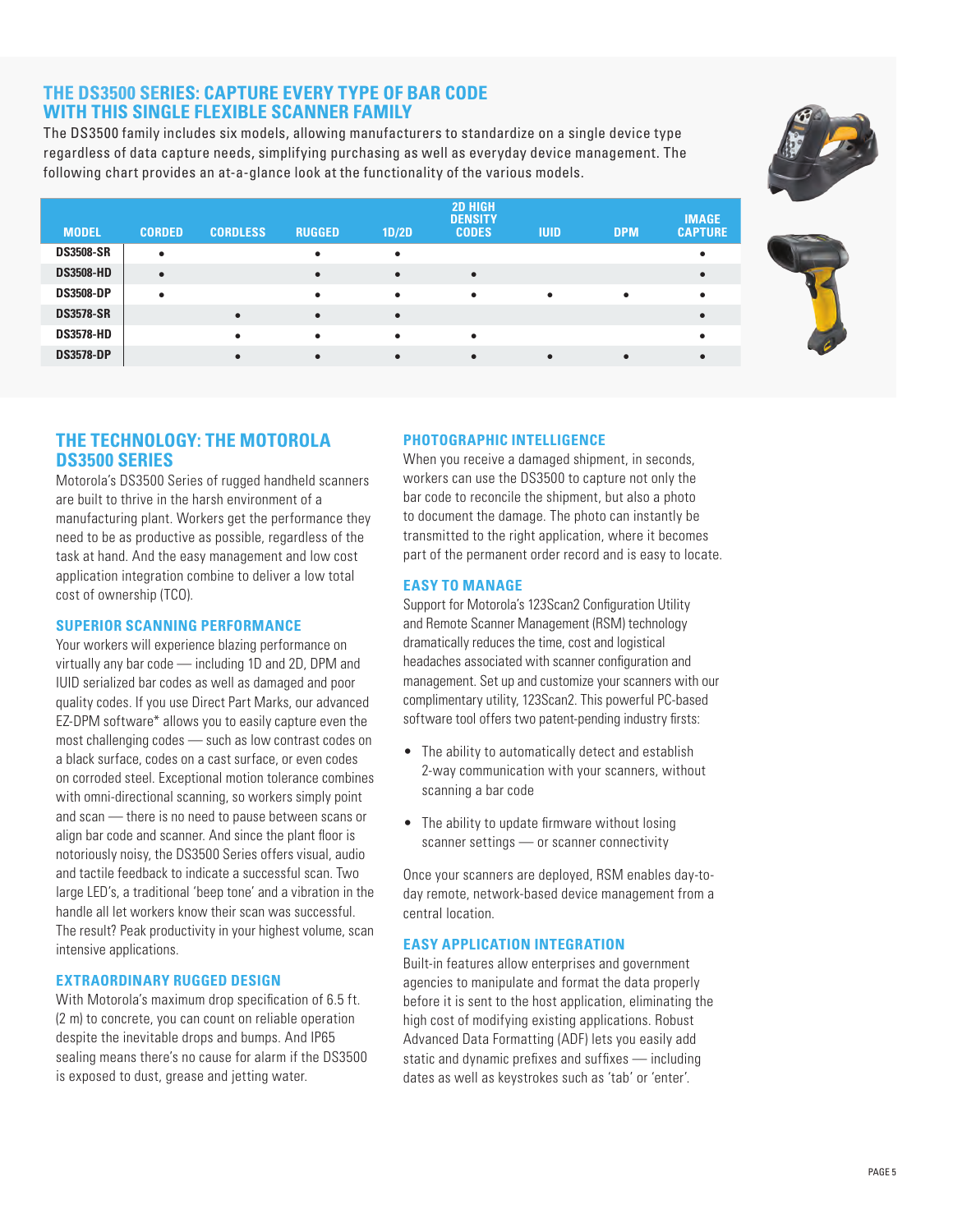In addition, Motorola-specific integrated IUID parsing capability enables the DS3500 series to validate an IUID bar code against MIL-STD-130N specified constructs, decode the data and pass concatenated IUID data or user-defined fields of information from the bar code to the host application. There's no need to upgrade legacy software systems, and field upgradable IUID construct tables protect your investment.

#### **A very cost -effective solution**

When you choose the rugged DS3500 series, you can count on an investment that will save you money today as well as meet you needs today and well into the future. You can:

**• Spend less money on scanners and cradles.**

Since the DS3500 can capture virtually any bar code, you no longer need to purchase different types of scanners to accommodate different symbologies. And if you purchase the DS3578 cordless models, one Bluetooth cradle can support seven scanners (requires FIPS-validated cradle and scanners).

- **• Scan what you need today...and tomorrow.** The DS3500 captures virtually any bar code, providing support for DPM as well as emerging 2D bar code standards such as the GS1 initiative in the food and beverage, consumer goods and healthcare industries.
- **• Count on maximum uptime.** The rugged DS3500 Series is built to handle the demanding environment inside your manufacturing plant.
- **• Upgrade to meet future needs from new types of bar codes to new host systems.** The ability to easily upgrade the firmware ensures support for new symbologies. And with onboard support for multiple interfaces standard in every model, you can easily connect the DS3500 with the system you have today, as well as the new system you may have tomorrow.

# **About Motorola Enterprise Mobility Solutions**

When you choose Motorola for your mobility solutions, you get the peace of mind that comes with choosing an industry leader as your technology partner. Motorola offers the proven expertise and technology you need to achieve maximum value and a fast return on investment — as well as first hand experience in virtually every size business in nearly every major industry. Every day, businesses of all sizes all over the world in all types of industries count on Motorola Solutions to maximize employee effectiveness, improve customer service and increase supply chain efficiency.

Our broad technology portfolio and world-class partnerships enable us to provide true end-to-end solutions that offer the simplicity of a single accountable source — regardless of the number of vendors involved.

Our comprehensive product offering includes: rugged and general purpose bar code scanners; rugged and enterprise class mobile computers with extensive advanced data capture and wireless communications options; businessclass smartphones; handheld, mobile and fixed RFID readers; rugged two-way radios for always on voice communications; private wide area and local area wireless network infrastructure to deliver wireless connectivity to workers inside and outside the four walls — and to network multiple business locations; a partner channel delivering best-in-class applications; a suite of software applications for central and remote management of every aspect of your mobility solution; and a complete range of pre-and post-deployment services to help get and keep your mobile automation system solution running at peak performance every day of the year.

For more information on how the DS3500 Series can benefit your manufacturing operations, please visit us on the Web at www.motorola.com/ds3578 or www.motorola.com/ds3508 or access our global contact directory at www.motorola.com/enterprisemobility/contactus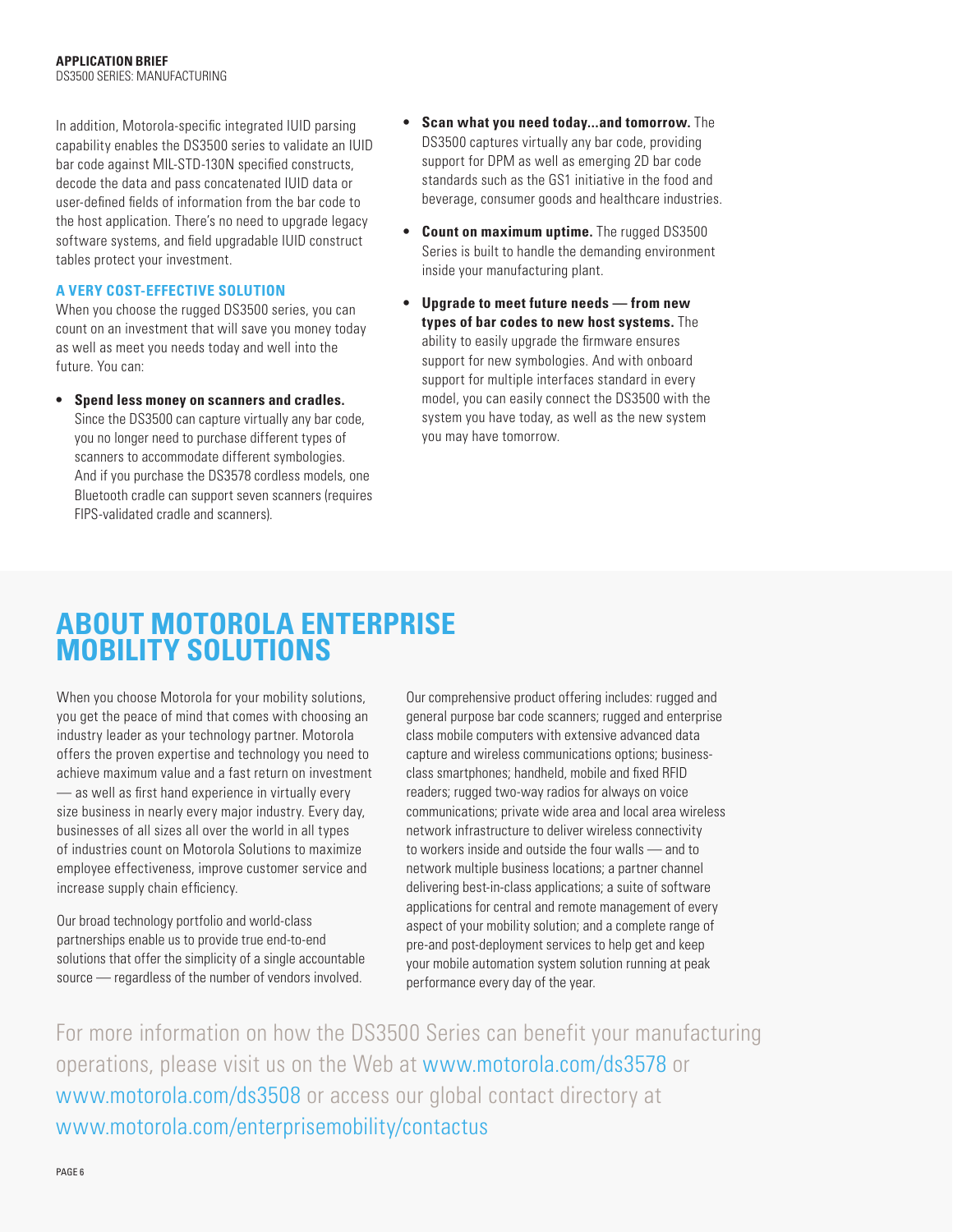